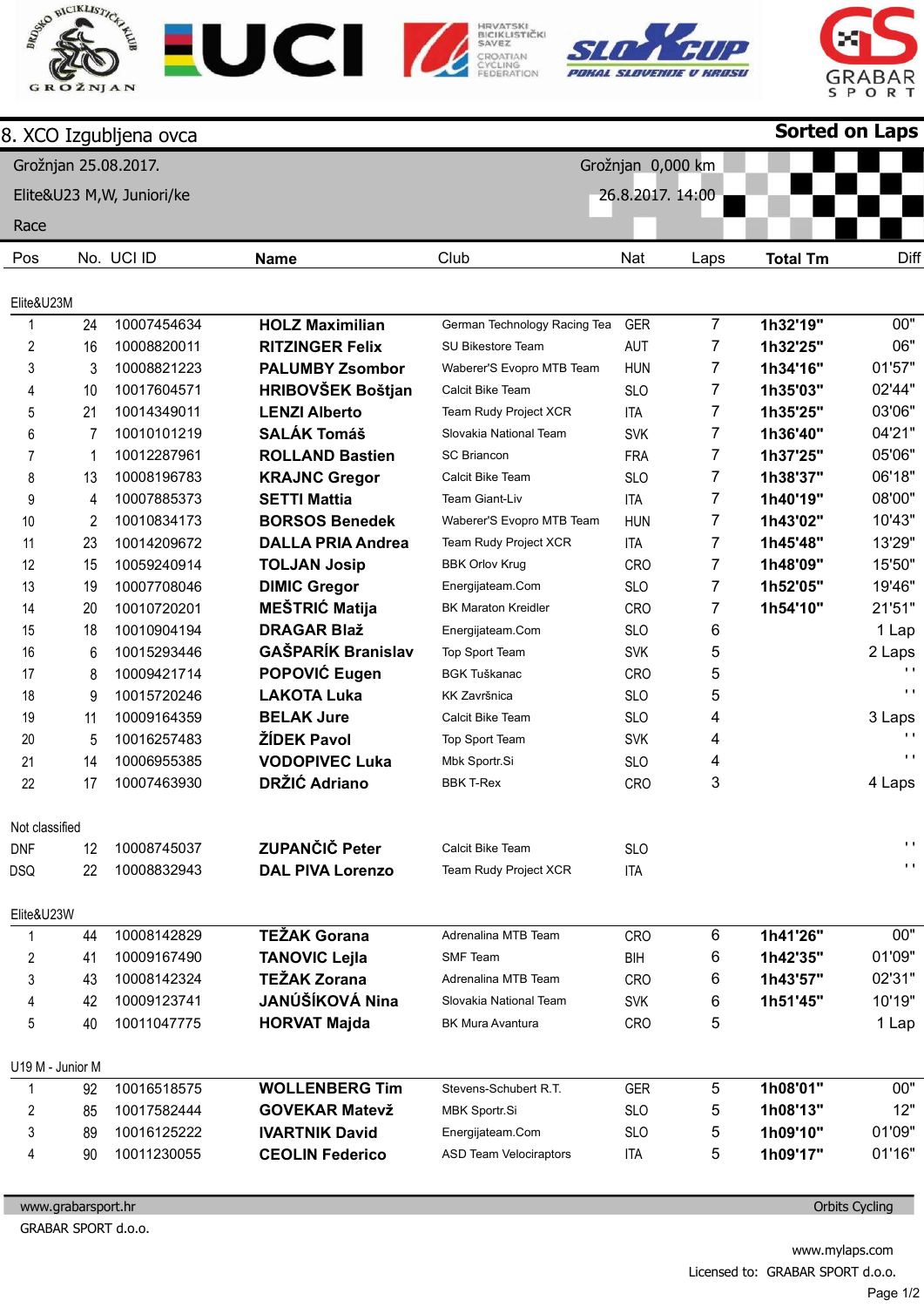









Sorted on Laps

|                |                  | 8. XCO Izgubljena ovca     |                          |                                |                   |      | <b>Sorted on Laps</b> |                |
|----------------|------------------|----------------------------|--------------------------|--------------------------------|-------------------|------|-----------------------|----------------|
|                |                  | Grožnjan 25.08.2017.       |                          |                                | Grožnjan 0,000 km |      |                       |                |
|                |                  | Elite&U23 M, W, Juniori/ke |                          |                                | 26.8.2017. 14:00  |      |                       |                |
|                |                  |                            |                          |                                |                   |      |                       |                |
| Race           |                  |                            |                          |                                |                   |      |                       |                |
| Pos            |                  | No. UCI ID                 | <b>Name</b>              | Club                           | Nat               | Laps | <b>Total Tm</b>       | Diff           |
| 5              | 83               | 10011064246                | <b>BRANCATI Alberto</b>  | <b>UC Caprivesi</b>            | <b>ITA</b>        | 5    | 1h09'17"              | $\mathbf{r}$ . |
| 6              | 72               | 10023558856                | <b>CERRI Gianluca</b>    | Merida Italia Team             | <b>ITA</b>        | 5    | 1h11'37"              | 03'36"         |
| 7              | 86               | 10017578000                | <b>KLEMENČIČ Miha</b>    | MBK Sportr.Si                  | <b>SLO</b>        | 5    | 1h12'49"              | 04'48"         |
| 8              | 79               | 10011042725                | <b>VUJEVIĆ Marko</b>     | <b>BGK Tuškanac</b>            | CRO               | 5    | 1h13'01"              | 05'00"         |
| 9              | 87               | 10036373162                | <b>LECHNER Christoph</b> | Equipe Velo                    | <b>GER</b>        | 5    | 1h13'19"              | 05'18"         |
| 10             | 88               | 10017649334                | <b>KERŽAN Žiga</b>       | Energijateam.Com               | <b>SLO</b>        | 5    | 1h14'19"              | 06'18"         |
| 11             | 84               | 10017583757                | <b>LOZAR Matjaž</b>      | MBK Sportr.Si                  | <b>SLO</b>        | 5    | 1h14'51"              | 06'50"         |
| 12             | 74               | 10046040022                | <b>PODOBA Kristián</b>   | Slovakia National Team         | <b>SVK</b>        | 5    | 1h17'13"              | 09'12"         |
| 13             | 93               | 10011182868                | <b>BILIĆ Anthony</b>     | Adrenalina MTB Team            | CRO               | 5    | 1h17'23"              | 09'22"         |
| 14             | 75               | 10030190626                | <b>BERTON Alessandro</b> | <b>ASD Team Velociraptors</b>  | <b>ITA</b>        | 5    | 1h20'23"              | 12'22"         |
| 15             | 71               | 10058281927                | <b>ANTOLAŠIĆ Patrik</b>  | <b>BK Mura Avantura</b>        | <b>CRO</b>        | 5    | 1h21'24"              | 13'23"         |
| 16             | 82               | 10017574562                | <b>JAGODIČ Tilen</b>     | Calcit Bike Team               | <b>SLO</b>        | 5    | 1h23'51"              | 15'50"         |
| 17             | 91               | 10030362091                | <b>VANTAGGIATO Ramon</b> | <b>ASD Team Velociraptors</b>  | <b>ITA</b>        | 5    | 1h24'18"              | 16'17"         |
| 18             | 94               | 10023646762                | <b>SYLVESTER Balázs</b>  | Femat-Zkse                     | <b>HUN</b>        | 4    |                       | 1 Lap          |
| 19             | 78               | 10028403301                | <b>NOVOSAD Emil</b>      | <b>BGK Tuškanac</b>            | CRO               | 4    |                       |                |
| 20             | 70               | 10028411482                | <b>VINKO Nikola</b>      | <b>BK Mura Avantura</b>        | CRO               | 3    |                       | 2 Laps         |
| 21             | 77               | 10058667503                | PANDUREVIĆ Darijo        | <b>BGK Tuškanac</b>            | CRO               | 3    |                       | $\mathbf{L}$   |
| 22             | 80               | 10015720145                | <b>BOSMAN Luka</b>       | <b>KK Završnica</b>            | <b>SLO</b>        | 2    |                       | 3 Laps         |
| 23             | 81               | 10017564458                | <b>ŠTAJNAR Mihael</b>    | Calcit Bike Team               | <b>SLO</b>        | 2    |                       | $\mathbf{L}$   |
| Not classified |                  |                            |                          |                                |                   |      |                       |                |
| <b>DNF</b>     | 76               | 10029897101                | <b>DE PIAZ Marco</b>     | <b>Melavi Focus Bike</b>       | <b>ITA</b>        |      |                       | $\mathbf{L}$   |
| <b>DNF</b>     | 73               | 10047212005                | <b>BEDRNÍK Matej</b>     | CS Specialized Junior Mtb Team | CZE               |      |                       | $\mathbf{L}$   |
|                | U19 W - Junior W |                            |                          |                                |                   |      |                       |                |
|                | 36               | 10017590124                | <b>MOVRIN Vita</b>       | Energijateam.Com               | <b>SLO</b>        | 4    | 1h10'01"              | 00"            |
| 2              | 35               | 10015304257                | ŽUFIĆ Ania               | <b>BK Maraton Kreidler</b>     | CRO               | 4    | 1h10'52"              | 51"            |
| 3              | 30               | 10052342901                | <b>BERECZKI Eszter</b>   | Carcover Racing Team           | <b>ROU</b>        | 4    | 1h11'43"              | 01'42"         |
| 4              | 33               | 10053587632                | <b>MOSSER Nina</b>       | Asvö Öamtc SC Hermagor         | AUT               | 4    | 1h19'23"              | 09'22"         |
| 5              | 32               | 10059307295                | <b>ULIČNÁ Andrea</b>     | Slovakia National Team         | <b>SVK</b>        | 4    | 1h26'05"              | 16'04"         |
| Not classified |                  |                            |                          |                                |                   |      |                       |                |
| <b>DNF</b>     | 31               | 10011057273                | RABATINOVÁ Radka         | Slovakia National Team         | <b>SVK</b>        |      |                       | $\mathbf{L}$   |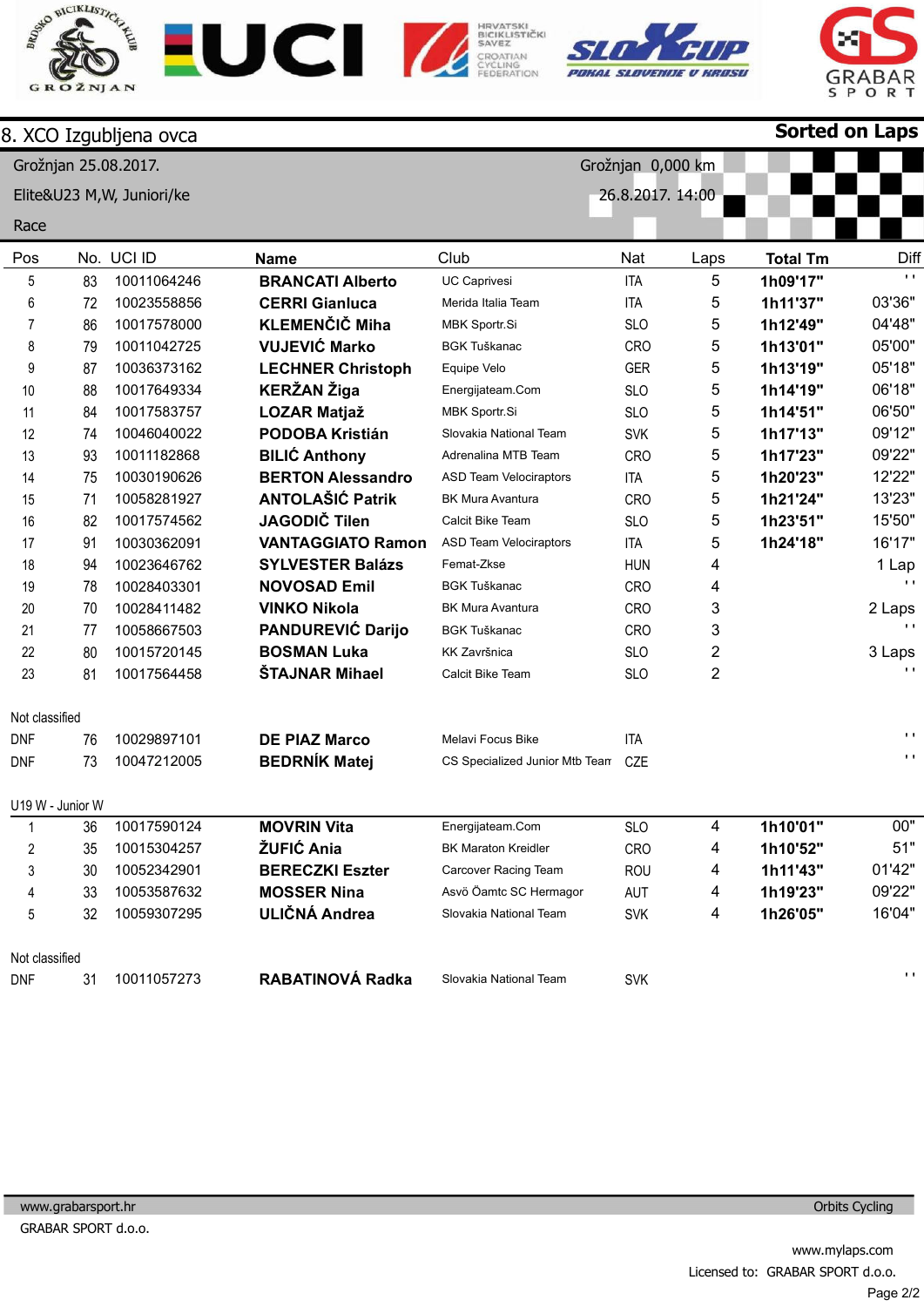







|                |     | 8. XCO Izgubljena ovca                                 |                                      |                            |                   |                | <b>Sorted on Laps</b> |                               |
|----------------|-----|--------------------------------------------------------|--------------------------------------|----------------------------|-------------------|----------------|-----------------------|-------------------------------|
|                |     | Grožnjan 25.08.2017.                                   |                                      |                            | Grožnjan 0,000 km |                |                       |                               |
|                |     | Kadeti/tkinje, Veterani A, B, C, D, Rekreativci, Sport |                                      |                            | 26.8.2017. 12:00  |                |                       |                               |
|                |     |                                                        |                                      |                            |                   |                |                       |                               |
| Race           |     |                                                        |                                      |                            |                   |                |                       |                               |
| Pos            |     | No. UCI ID                                             | <b>Name</b>                          | Club                       | Nat               | Laps           | <b>Total Tm</b>       | Diff                          |
| Rekreativci    |     |                                                        |                                      |                            |                   |                |                       |                               |
| $\mathbf{1}$   | 153 | jednodnevna                                            | <b><i><u>DURĐEVIĆ</u></i></b> Andrea | Individual                 | <b>CRO</b>        | $\overline{2}$ | 32'04"                | 00"                           |
| 2              | 158 | 10017642563                                            | <b>PEVEC Evgen</b>                   | Energijateam.Com           | <b>SLO</b>        | 2              | 33'19"                | 01'15"                        |
| 3              | 152 | jednodnevna                                            | <b>ZEC Milko</b>                     | Individual                 | <b>CRO</b>        | 2              | 35'06"                | 03'02"                        |
| 4              | 161 | 10028438562                                            | <b>KLIBA Kristian</b>                | Adrenalina MTB Team        | <b>CRO</b>        | 2              | 35'54"                | 03'50"                        |
| 5              | 157 | jednodnevna                                            | ŽUFIĆ Alen                           | Individual                 | <b>CRO</b>        | 2              | 36'34"                | 04'30"                        |
| 6              | 155 | 10028437047                                            | <b>TRAMIŠAK Tibor</b>                | <b>BK Crikvenica</b>       | <b>CRO</b>        | 2              | 37'55"                | 05'51"                        |
| 7              | 159 | CRO19750623                                            | <b>JALŠOVEC Božidar</b>              | <b>BK Maraton Kreidler</b> | <b>CRO</b>        | 2              | 40'30"                | 08'26"                        |
| 8              | 154 | 10028406533                                            | <b>SLADONJA Dragan</b>               | <b>BK Crikvenica</b>       | <b>CRO</b>        | 2              | 40'39"                | 08'35"                        |
| 9              | 150 | CRO19960408                                            | <b>BAŠIĆ Tino</b>                    | <b>BK Kamešnica</b>        | <b>CRO</b>        | 2              | 41'19"                | 09'15"                        |
| 10             | 151 | 10011154879                                            | <b>DREŠAR Lovro</b>                  | <b>BBK</b> Šišmiš          | <b>CRO</b>        | 2              | 43'42"                | 11'38"                        |
|                |     |                                                        |                                      |                            |                   |                |                       |                               |
| Not classified |     |                                                        |                                      |                            |                   |                |                       |                               |
| <b>ONF</b>     | 160 |                                                        | ŠIMONOVIĆ Igor                       | <b>BK Buzet</b>            | <b>CRO</b>        |                |                       | $\mathbf{I}$ . $\mathbf{I}$   |
|                |     |                                                        |                                      |                            |                   |                |                       |                               |
| Sport          |     |                                                        |                                      |                            |                   |                |                       |                               |
| $\mathbf{1}$   | 104 | 10056474188                                            | <b>RAZINGAR Matej</b>                | KK Završnica               | <b>SLO</b>        | 5              | 1h16'48"              | $00^{\frac{1}{1}}$            |
| $\overline{2}$ | 105 | 10015836646                                            | <b>ČIBEJ Aleš</b>                    | <b>KK Ravne</b>            | <b>SLO</b>        | 5              | 1h19'55"              | 03'07"                        |
| 3              | 102 | 10017655192                                            | <b>BLATNIK Žiga</b>                  | KK Završnica               | <b>SLO</b>        | 5              | 1h21'06"              | 04'18"                        |
| 4              | 108 | 10028411684                                            | <b>RUŽMAN Ivan</b>                   | <b>BK Maraton Kreidler</b> | <b>CRO</b>        | 5              | 1h23'22"              | 06'34"                        |
| 5              | 103 | 10004070243                                            | <b>PREŠEREN Jure</b>                 | KK Završnica               | <b>SLO</b>        | 5              | 1h24'27"              | 07'39"                        |
| 6              | 101 | 10013837739                                            | <b>BORLINIĆ Matija</b>               | <b>BGK Tuškanac</b>        | <b>CRO</b>        | 5              | 1h24'43"              | 07'55"                        |
| 7              | 106 | CRO19910416                                            | <b>VRBANC Nikola</b>                 | BK Vid Ročić               | <b>CRO</b>        | 5              | 1h31'52"              | 15'04"                        |
| 8              | 107 | CRO19880705                                            | <b>ORAK Josip</b>                    | <b>BK Maraton Kreidler</b> | <b>CRO</b>        | 3              |                       | 2 Laps                        |
|                |     |                                                        |                                      |                            |                   |                |                       |                               |
| Not classified |     |                                                        |                                      |                            |                   |                |                       |                               |
| <b>ONF</b>     | 100 | 10058281321                                            | <b>BAŠIĆ Ivica</b>                   | BK Kamešnica               | <b>CRO</b>        |                |                       | $\mathbf{I} \cdot \mathbf{I}$ |
|                |     |                                                        |                                      |                            |                   |                |                       |                               |
| U17 M kadeti   |     |                                                        |                                      |                            |                   |                |                       |                               |
| $\mathbf{1}$   | 181 | 10017651051                                            | <b>PEČNIK Teo</b>                    | <b>KK Ravne</b>            | <b>SLO</b>        | 3              | 42'26"                | 00"                           |
| 2              | 182 | 10017582545                                            | <b>KLEMENČIČ Jakob</b>               | MBK Sportr.Si              | <b>SLO</b>        | 3              | 44'22"                | 01'56"                        |
| 3              | 178 | 10017622860                                            | ŽLE Blaž                             | Calcit Bike Team           | <b>SLO</b>        | 3              | 44'25"                | 01'59"                        |
| 4              | 179 | 10017554556                                            | <b>KRANJEC ŽAGAR Mati</b>            | Calcit Bike Team           | <b>SLO</b>        | 3              | 45'05"                | 02'39"                        |
| 5              | 187 | 10028440077                                            | <b>BUDIMLIĆ Mirko</b>                | <b>BK Maraton Kreidler</b> | <b>CRO</b>        | 3              | 46'05"                | 03'39"                        |
| 6              | 170 | 10028436643                                            | <b>POSEL Lovro</b>                   | BK Mura Avantura           | <b>CRO</b>        | 3              | 47'01"                | 04'35"                        |
| 7              | 183 | 10017649435                                            | <b>SMOLNIKAR Jakob</b>               | Energijateam.Com           | <b>SLO</b>        | 3              | 47'03"                | 04'37"                        |
| 8              | 180 | 10017564559                                            | <b>HRIBAR Jernej</b>                 | Calcit Bike Team           | <b>SLO</b>        | 3              | 47'22"                | 04'56"                        |
| 9              | 171 | 10047220287                                            | <b>ŠTYCH Jan</b>                     | CYKLOSPORT-PITSTOP.CZ      | <b>CZE</b>        | 3              | 49'15"                | 06'49"                        |
| 10             | 172 | 10017651253                                            | <b>JEREB Jan</b>                     | KD Sloga 1902 Idrija       | <b>SLO</b>        | 3              | 49'35"                | 07'09"                        |
| 11             | 186 | 10028427650                                            | <b>KOCEN Timotej</b>                 | <b>BK Maraton Kreidler</b> | <b>CRO</b>        | 3              | 49'48"                | 07'22"                        |
|                |     |                                                        |                                      |                            |                   |                |                       |                               |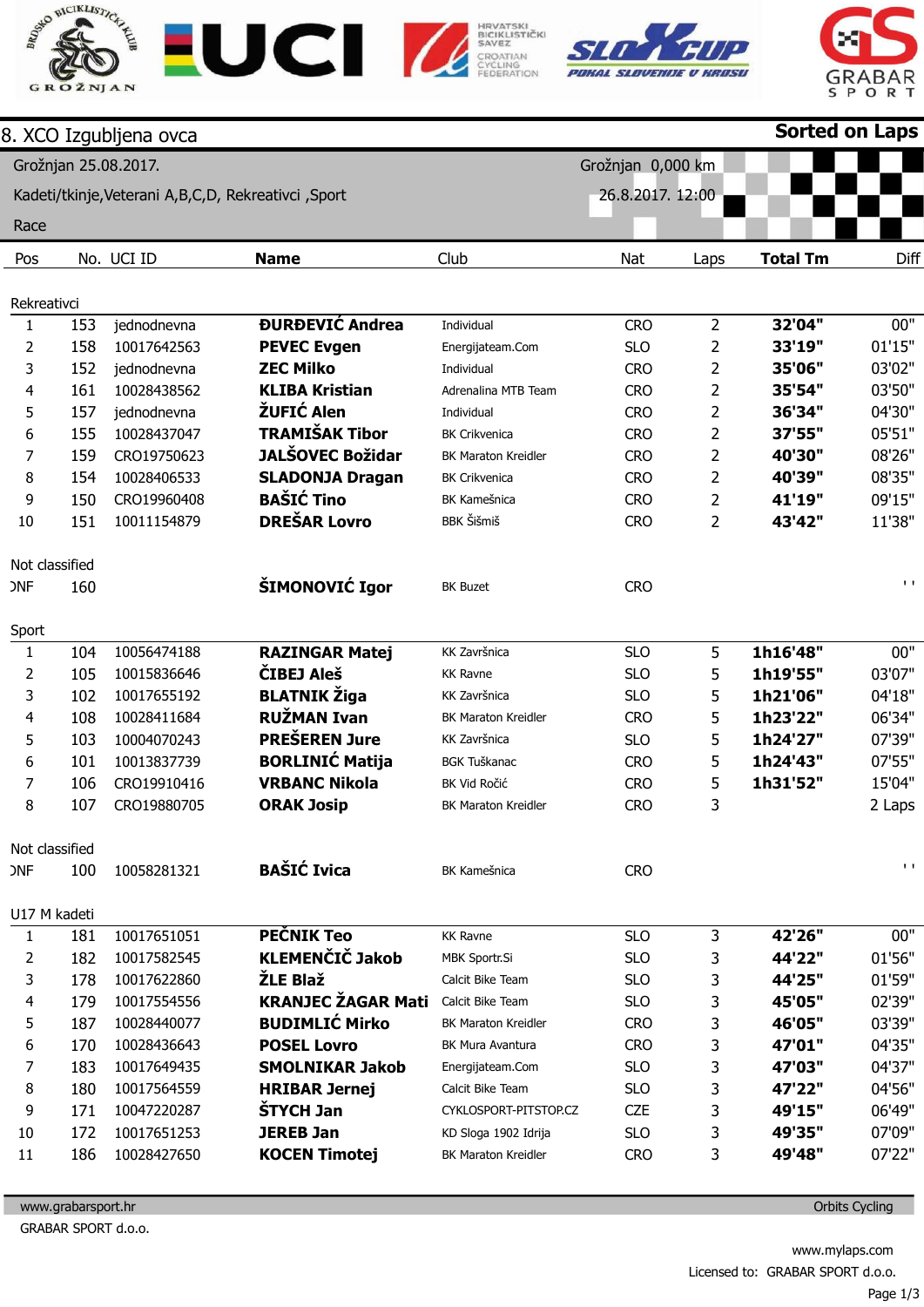







|                |                  | 8. XCO Izgubljena ovca                                 |                         |                            |                   |      |                 | Sorted on Laps                |
|----------------|------------------|--------------------------------------------------------|-------------------------|----------------------------|-------------------|------|-----------------|-------------------------------|
|                |                  | Grožnjan 25.08.2017.                                   |                         |                            | Grožnjan 0,000 km |      |                 |                               |
|                |                  | Kadeti/tkinje, Veterani A, B, C, D, Rekreativci, Sport |                         |                            | 26.8.2017. 12:00  |      |                 |                               |
|                |                  |                                                        |                         |                            |                   |      |                 |                               |
| Race           |                  |                                                        |                         |                            |                   |      |                 |                               |
| Pos            |                  | No. UCI ID                                             | <b>Name</b>             | Club                       | Nat               | Laps | <b>Total Tm</b> | Diff                          |
| 12             | 185              | 10028437350                                            | <b>HUNJAK Stjepan</b>   | <b>BK Maraton Kreidler</b> | <b>CRO</b>        | 3    | 49'49"          | 07'23"                        |
| 13             | 177              | 10017572441                                            | <b>VOVK Peter</b>       | Calcit Bike Team           | <b>SLO</b>        | 3    | 49'51"          | 07'25"                        |
| 14             | 176              | 10017647617                                            | <b>DOLENŠEK Anže</b>    | KK Završnica               | <b>SLO</b>        | 3    | 53'25"          | 10'59"                        |
| 15             | 184              | 10028435431                                            | <b>KRNJUS Deni</b>      | <b>BK Novigrad</b>         | <b>CRO</b>        | 3    | 53'45"          | 11'19"                        |
| 16             | 188              | 10028426135                                            | <b>PILAT Noel</b>       | MTB Istra Pazin            | <b>CRO</b>        | 3    | 54'38"          | 12'12"                        |
| 17             | 175              | 10028414213                                            | <b>RUBA Marko</b>       | Adrenalina MTB Team        | <b>CRO</b>        | 3    | 1h01'35"        | 19'09"                        |
|                | Not classified   |                                                        |                         |                            |                   |      |                 |                               |
| <b>ONF</b>     | 173              | 10028429064                                            | <b>KUKULJAN Roko</b>    | <b>BK Grobnik</b>          | <b>CRO</b>        |      |                 | $\mathbf{I} \cdot \mathbf{I}$ |
| <b>ONF</b>     | 174              | 10028451700                                            | <b>BERTOVIĆ Noa</b>     | BK Axa                     | <b>CRO</b>        |      |                 | $\mathbf{I}$ . $\mathbf{I}$   |
| <b>ONF</b>     | 156              | CRO20010703                                            | LJUBIČIĆ Jure           | BK Vid Ročić               | <b>CRO</b>        |      |                 | $\mathbf{L}$ .                |
|                | U17 W kadetkinje |                                                        |                         |                            |                   |      |                 |                               |
| $\mathbf{1}$   | 405              | 10017643977                                            | <b>JANEŽIČ Ana</b>      | Energijateam.Com           | <b>SLO</b>        | 3    | 53'05"          | 00"                           |
| $\overline{2}$ | 400              | 10058285361                                            | <b>BOŠNJAK Larisa</b>   | <b>BBK Šišmiš</b>          | <b>CRO</b>        | 3    | 53'46"          | 41"                           |
| 3              | 403              | 10028452710                                            | ŠKILJIĆ Karmen          | <b>BBK Pakoštane</b>       | <b>CRO</b>        | 3    | 55'06"          | 02'01"                        |
| 4              | 404              | 10017643169                                            | <b>HOMAR Tamara</b>     | Energijateam.Com           | <b>SLO</b>        | 3    | 55'38"          | 02'33"                        |
| 5              | 401              | 10028428963                                            | <b>FILIPOVIĆ Jana</b>   | <b>BK Biker</b>            | <b>CRO</b>        | 3    | 57'46"          | 04'41"                        |
| 6              | 402              | 10017572744                                            | <b>DEČMAN Nika</b>      | Calcit Bike Team           | <b>SLO</b>        | 3    | 1h01'42"        | 08'37"                        |
| Veterani A     |                  |                                                        |                         |                            |                   |      |                 |                               |
| $\mathbf{1}$   | 56               | 10003509360                                            | <b>BUDIN Matjaž</b>     | MBK Sportr.Si              | <b>SLO</b>        | 5    | 1h13'27"        | 00"                           |
| $\overline{2}$ | 50               | 10017641654                                            | <b>JAZBEC Matic</b>     | ŠD 2SIMPL                  | <b>SLO</b>        | 5    | 1h14'35"        | 01'08"                        |
| 3              | 63               | jednodnevna                                            | <b>BABIĆ Dalibor</b>    | Individual                 | <b>CRO</b>        | 5    | 1h17'54"        | 04'27"                        |
| 4              | 54               | 10017574461                                            | <b>PIRC Tomaž</b>       | Calcit Bike Team           | <b>SLO</b>        | 5    | 1h18'27"        | 05'00"                        |
| 5              | 57               | 10028419970                                            | <b>BAREŠIĆ Tomislav</b> | <b>BBK Orlov Krug</b>      | <b>CRO</b>        | 5    | 1h18'41"        | 05'14"                        |
| 6              | 59               | 10058277479                                            | <b>GRUBIŠIĆ Luka</b>    | Adrenalina MTB Team        | <b>CRO</b>        | 5    | 1h22'12"        | 08'45"                        |
| 7              | 64               | 10017614170                                            | <b>DEJAK Janez</b>      | Energijateam.Com           | <b>SLO</b>        | 5    | 1h23'04"        | 09'37"                        |
| 8              | 58               | 10028442505                                            | <b>PLEVNJAK Marko</b>   | <b>BK Ciklus</b>           | <b>CRO</b>        | 5    | 1h23'19"        | 09'52"                        |
| 9              | 65               | 10017648728                                            | <b>KRIŽAN Borut</b>     | Energijateam.Com           | <b>SLO</b>        | 5    | 1h25'35"        | 12'08"                        |
| $10\,$         | 60               | 10028427953                                            | <b>KRNJUS Ivan</b>      | <b>BK Novigrad</b>         | <b>CRO</b>        | 5    | 1h28'24"        | 14'57"                        |
| 11             | 53               | 10028408452                                            | <b>MACAN Ronald</b>     | BK Axa                     | <b>CRO</b>        | 5    | 1h30'28"        | 17'01"                        |
| 12             | 51               | 10017641555                                            | <b>BITENC Janez</b>     | ŠD 2SIMPL                  | <b>SLO</b>        | 5    | 1h37'10"        | 23'43"                        |
| 13             | 61               | 10006976506                                            | ŠAFRAN Branimir         | <b>BK Maraton Kreidler</b> | <b>CRO</b>        | 4    |                 | 1 Lap                         |
| 14             | 52               | 10052991181                                            | OKORN Žiga              | <b>KD KM</b>               | <b>SLO</b>        | 4    |                 | $\mathbf{L}$                  |
| 15             | 62               | 10009717259                                            | ČONKAŠ Velimir          | <b>BK Maraton Kreidler</b> | <b>CRO</b>        | 3    |                 | 2 Laps                        |
| 16             | 55               | 10059078842                                            | PODPEČAN Ana            | Calcit Bike Team           | <b>SLO</b>        | 3    |                 | $\mathbf{L}$                  |
| Veterani B     |                  |                                                        |                         |                            |                   |      |                 |                               |
| $\mathbf{1}$   | 115              | 10003492586                                            | <b>BOŠKIN Aleš</b>      | MBK Sportr.Si              | <b>SLO</b>        | 5    | 1h13'36"        | 00"                           |
| $\overline{2}$ | 119              | 10003481270                                            | <b>BLAZNIK Robert</b>   | MBK Sportr.Si              | <b>SLO</b>        | 5    | 1h13'56"        | 20"                           |
|                |                  |                                                        |                         |                            |                   |      |                 |                               |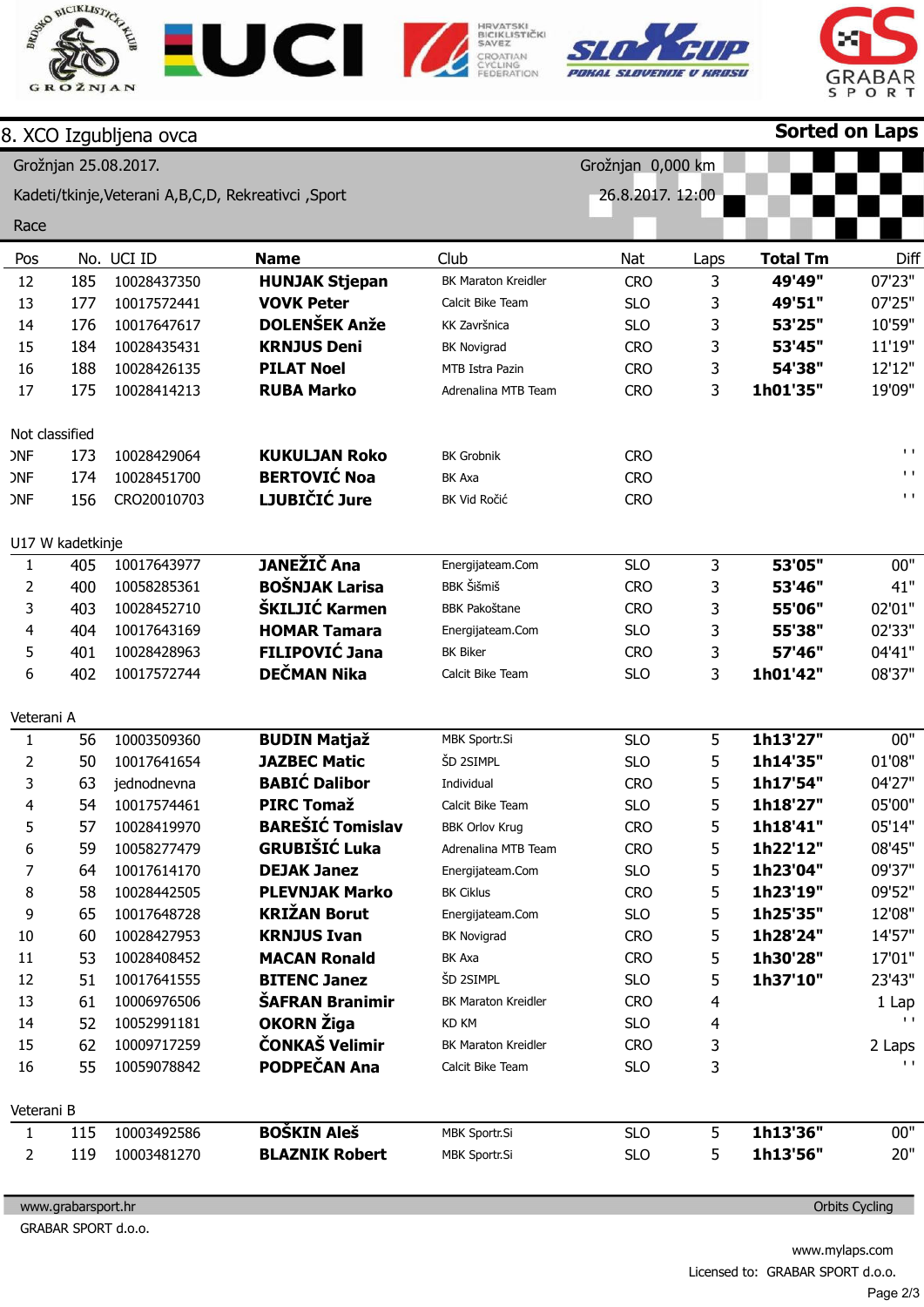









|                |     | 8. XCO Izgubljena ovca                                 |                          |                           |                   |      | <b>Sorted on Laps</b> |              |
|----------------|-----|--------------------------------------------------------|--------------------------|---------------------------|-------------------|------|-----------------------|--------------|
|                |     | Grožnjan 25.08.2017.                                   |                          |                           | Grožnjan 0,000 km |      |                       |              |
|                |     | Kadeti/tkinje, Veterani A, B, C, D, Rekreativci, Sport |                          |                           | 26.8.2017. 12:00  |      |                       |              |
| Race           |     |                                                        |                          |                           |                   |      |                       |              |
| Pos            | No. | UCI ID                                                 | <b>Name</b>              | Club                      | Nat               | Laps | <b>Total Tm</b>       | Diff         |
| 3              | 118 | 10004206548                                            | <b>ŠTRANCAR Primož</b>   | MBK Sportr.Si             | <b>SLO</b>        | 5    | 1h13'58"              | 22"          |
| 4              | 110 | SVK19710611                                            | <b>GLAJZA Robert</b>     | CK BB                     | <b>SVK</b>        | 5    | 1h19'35"              | 05'59"       |
| 5              | 111 | 10028427448                                            | <b>BAŠIĆ Ivan</b>        | <b>BK Kamešnica</b>       | <b>CRO</b>        | 5    | 1h25'43"              | 12'07"       |
| 6              | 120 | 10017606591                                            | <b>NEMEČEK Dejan</b>     | Proadventure-ZipVit Sport | <b>SLO</b>        | 5    | 1h25'48"              | 12'12"       |
| 7              | 116 | 10028432805                                            | FRŽOP Joško              | <b>BBK Orlov Krug</b>     | <b>CRO</b>        | 5    | 1h26'09"              | 12'33"       |
| 8              | 117 | 10028445434                                            | <b>HABUŠ Ivan</b>        | <b>BK Ciklus</b>          | <b>CRO</b>        | 5    | 1h31'18"              | 17'42"       |
| 9              | 113 | 10028423408                                            | PAVUŠEK Davor            | <b>BK Crikvenica</b>      | <b>CRO</b>        | 5    | 1h32'29"              | 18'53"       |
| 10             | 114 | 10004498154                                            | <b>MARČELJA Marko</b>    | <b>BK Crikvenica</b>      | <b>CRO</b>        | 5    | 1h33'52"              | 20'16"       |
| 11             | 121 | CRO19720629                                            | RADULOVIĆ Siniša         | <b>BBK Orlov Krug</b>     | <b>CRO</b>        | 3    |                       | 2 Laps       |
| Not classified |     |                                                        |                          |                           |                   |      |                       |              |
| <b>ONF</b>     | 112 | 10017642058                                            | <b>UTRANKER Damjan</b>   | ŠD 2SIMPL                 | <b>SLO</b>        |      |                       | $\mathbf{L}$ |
| Veterani C     |     |                                                        |                          |                           |                   |      |                       |              |
| $\mathbf{1}$   | 130 | 10012200762                                            | <b>ROLLAND Christian</b> | <b>SC Briancon</b>        | <b>FRA</b>        | 3    | 46'32"                | 00"          |
| $\overline{2}$ | 132 | 10017576178                                            | <b>VOVK Janez</b>        | Calcit Bike Team          | <b>SLO</b>        | 3    | 55'03"                | 08'31"       |
| 3              | 133 | 100 284 308 82                                         | <b>BUKOVAC Denis</b>     | <b>BK Novigrad</b>        | <b>CRO</b>        | 3    | 57'23"                | 10'51"       |
| 4              | 142 | 10017647819                                            | <b>ZUPAN Tine</b>        | Scott Team                | <b>SLO</b>        | 2    |                       | 1 Lap        |
| 5              | 131 | 10028416334                                            | PAVIČIĆ Krešimir         | <b>BBK Požega</b>         | <b>CRO</b>        | 2    |                       | $\mathbf{I}$ |
| Veterani D     |     |                                                        |                          |                           |                   |      |                       |              |
| $\mathbf{1}$   | 140 | 100 284 427 07                                         | <b>MATAIJA Gršo</b>      | <b>BK Crikvenica</b>      | <b>CRO</b>        | 3    | 1h02'48"              | 00"          |
| 2              | 141 | 10053967721                                            | <b>GOMOJIĆ Ćiro</b>      | <b>MTB</b> Istra Pazin    | <b>CRO</b>        | 2    |                       | $1$ Lap      |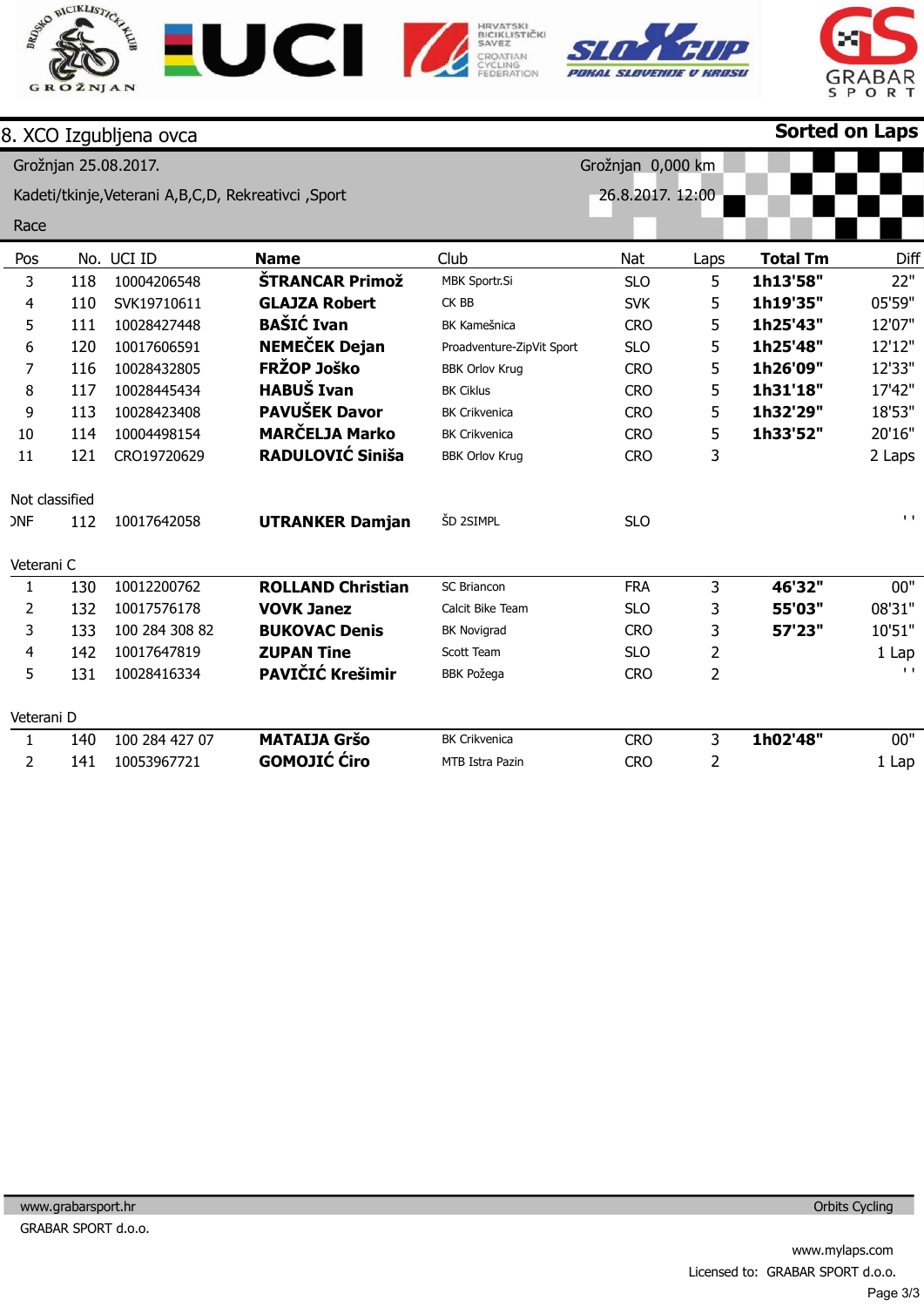









|                       |     | 8. XCO Izgubljena ovca |                                    |                                                    |                   |      | <b>Sorted on Laps</b> |              |
|-----------------------|-----|------------------------|------------------------------------|----------------------------------------------------|-------------------|------|-----------------------|--------------|
|                       |     | Grožnjan 25.08.2017.   |                                    |                                                    | Grožnjan 0,000 km |      |                       |              |
|                       |     | Početnici U14, U15 M&Ž |                                    |                                                    | 26.8.2017. 11:20  |      |                       |              |
| Race                  |     |                        |                                    |                                                    |                   |      |                       |              |
|                       |     | No. UCI ID             |                                    | Club                                               | Nat               |      | <b>Total Tm</b>       | Diff         |
| Pos                   |     |                        | <b>Name</b>                        |                                                    |                   | Laps |                       |              |
| <b>U14 M</b>          |     |                        |                                    |                                                    |                   |      |                       |              |
| $\mathbf{1}$          | 350 | 10030211743            | <b>MARINI Mattia</b>               | A.S.D Bikers for ever team                         | <b>ITA</b>        | 5    | 35'07"                | 00"          |
| $\overline{2}$        | 351 | 10028452306            | <b>TRSTENJAK Matija</b>            | <b>BK Mura Avantura</b>                            | <b>CRO</b>        | 5    | 37'08"                | 02'01"       |
| 3                     | 376 | 10017573047            | <b>JAGODIČ David</b>               | Calcit Bike Team                                   | <b>SLO</b>        | 5    | 40'25"                | 05'18"       |
| 4                     | 356 | 10028426236            | IVANČIĆ Giani                      | Adrenalina MTB Team                                | <b>CRO</b>        | 5    | 40'31"                | 05'24"       |
| 5                     | 353 | CRO0200405206          | <b>POSEL Roko</b>                  | <b>BK Mura Avantura</b>                            | <b>CRO</b>        | 5    | 43'00"                | 07'53"       |
| 6                     | 352 | 10028415627            | <b>TRSTENJAK David</b>             | <b>BK Mura Avantura</b>                            | <b>CRO</b>        | 4    |                       | 1 Lap        |
| 7                     | 354 | 10064832356            | <b>SVILOKOS Jakov</b>              | <b>BK Montes</b>                                   | <b>CRO</b>        | 4    |                       | $\mathbf{L}$ |
| 8                     | 355 | CRO20040109            | <b>GREINER Ivan</b>                | <b>BGK Tuškanac</b>                                | <b>CRO</b>        | 3    |                       | 2 Laps       |
|                       |     |                        |                                    |                                                    |                   |      |                       |              |
| U15 M<br>$\mathbf{1}$ | 380 | 10017582848            | <b>RUS Jure</b>                    | MBK Sportr.Si                                      | <b>SLO</b>        | 5    | 33'11"                | 00"          |
| $\overline{2}$        | 379 | 10017582747            | <b>SMRDEL Miha</b>                 |                                                    | <b>SLO</b>        |      |                       | 20"          |
| 3                     | 360 |                        | <b>MENDO Eric</b>                  | <b>MBK Sportr.Si</b><br>A.S.D Bikers for ever team | <b>ITA</b>        | 5    | 33'31"<br>33'47"      | 36"          |
|                       |     | 10030212551            |                                    |                                                    |                   | 5    |                       | 40"          |
| 4                     | 371 | 10028439370            | <b>ROSANDA Dante</b>               | <b>BK Montes</b>                                   | <b>CRO</b>        | 5    | 33'51"                |              |
| 5                     | 368 | 10017654586            | <b>GNEZDA Nace</b><br>PERUŠKO Ivan | KD Sloga 1902 Idrija                               | <b>SLO</b>        | 5    | 34'44"                | 01'33"       |
| 6                     | 369 | 10028453417            |                                    | <b>BK Axa</b>                                      | <b>CRO</b>        | 5    | 35'45"                | 02'34"       |
| 7                     | 361 | 10028449373            | <b>KROBOT Mihael</b>               | <b>BK Mura Avantura</b>                            | <b>CRO</b>        | 5    | 36'07"                | 02'56"       |
| 8                     | 381 | 10017644078            | JANEŽIČ Luka                       | Energijateam.Com                                   | <b>SLO</b>        | 5    | 36'14"                | 03'03"       |
| 9                     | 366 | 10017613362            | <b>MRAK Matevž</b>                 | KD Sloga 1902 Idrija                               | <b>SLO</b>        | 5    | 36'47"                | 03'36"       |
| 10                    | 364 | 10017613665            | <b>KAVČIČ Jernej</b>               | KD Sloga 1902 Idrija                               | <b>SLO</b>        | 5    | 37'06"                | 03'55"       |
| 11                    | 367 | 10017649637            | <b>JEREB Tine</b>                  | KD Sloga 1902 Idrija                               | <b>SLO</b>        | 5    | 37'23"                | 04'12"       |
| 12                    | 377 | 10017650445            | ŠTERN Nejc                         | <b>KK Ravne</b>                                    | <b>SLO</b>        | 5    | 37'30"                | 04'19"       |
| 13                    | 375 | 10017575976            | <b>AUER Nal</b>                    | Calcit Bike Team                                   | <b>SLO</b>        | 5    | 39'00"                | 05'49"       |
| 14                    | 372 | 10017651859            | <b>MARKELJ Tim</b>                 | KK Završnica                                       | <b>SLO</b>        | 5    | 39'10"                | 05'59"       |
| 15                    | 378 | 10058283947            | <b>BAŠIĆ Petar</b>                 | <b>BK Kamešnica</b>                                | <b>CRO</b>        | 5    | 39'48"                | 06'37"       |
| 16                    | 365 | 10017613564            | <b>ŠEN Tilen</b>                   | KD Sloga 1902 Idrija                               | <b>SLO</b>        | 4    |                       | 1 Lap        |
| 17                    | 374 | 10017564963            | DEČMAN Jaka                        | Calcit Bike Team                                   | <b>SLO</b>        | 4    |                       | $\mathbf{L}$ |
| 18                    | 373 | 10017645290            | <b>ZUPAN Benjamin</b>              | KK Završnica                                       | <b>SLO</b>        | 4    |                       | $\mathbf{L}$ |
| 19                    | 362 | 10028404311            | <b>KOLAC Karlo</b>                 | BK Mura Avantura                                   | <b>CRO</b>        | 3    |                       | 2 Laps       |
| 20                    | 363 | 10017653475            | <b>NOVAK David Svit</b>            | KD Sloga 1902 Idrija                               | <b>SLO</b>        | 3    |                       |              |
| 21                    | 370 | 10028451696            | ŽIVKOVIĆ Sebastian                 | <b>BK Grobnik</b>                                  | <b>CRO</b>        | 2    |                       | 3 Laps       |
| U15 W                 |     |                        |                                    |                                                    |                   |      |                       |              |
| $\mathbf{1}$          | 392 | 10047257370            | <b>BEDRNIKOVA Karolina</b>         | Dukla Praha                                        | <b>CZE</b>        | 5    | 38'30"                | 00"          |
| 2                     | 391 | 10028452609            | <b>NADU Anja</b>                   | <b>BK Montes</b>                                   | <b>CRO</b>        | 5    | 38'52"                | 22"          |
| 3                     | 393 | 10017582949            | <b>MLAKAR Daša</b>                 | MBK Sportr.Si                                      | <b>SLO</b>        | 5    | 40'03"                | 01'33"       |
| 4                     | 394 | 10017644179            | <b>MOVRIN Ema</b>                  | Energijateam.Com                                   | <b>SLO</b>        | 5    | 46'43"                | 08'13"       |
| 5                     | 390 | 10028441087            | <b>TRSTENJAK Ida</b>               | BK Mura Avantura                                   | <b>CRO</b>        | 4    |                       | 1 Lap        |
|                       |     |                        |                                    |                                                    |                   |      |                       |              |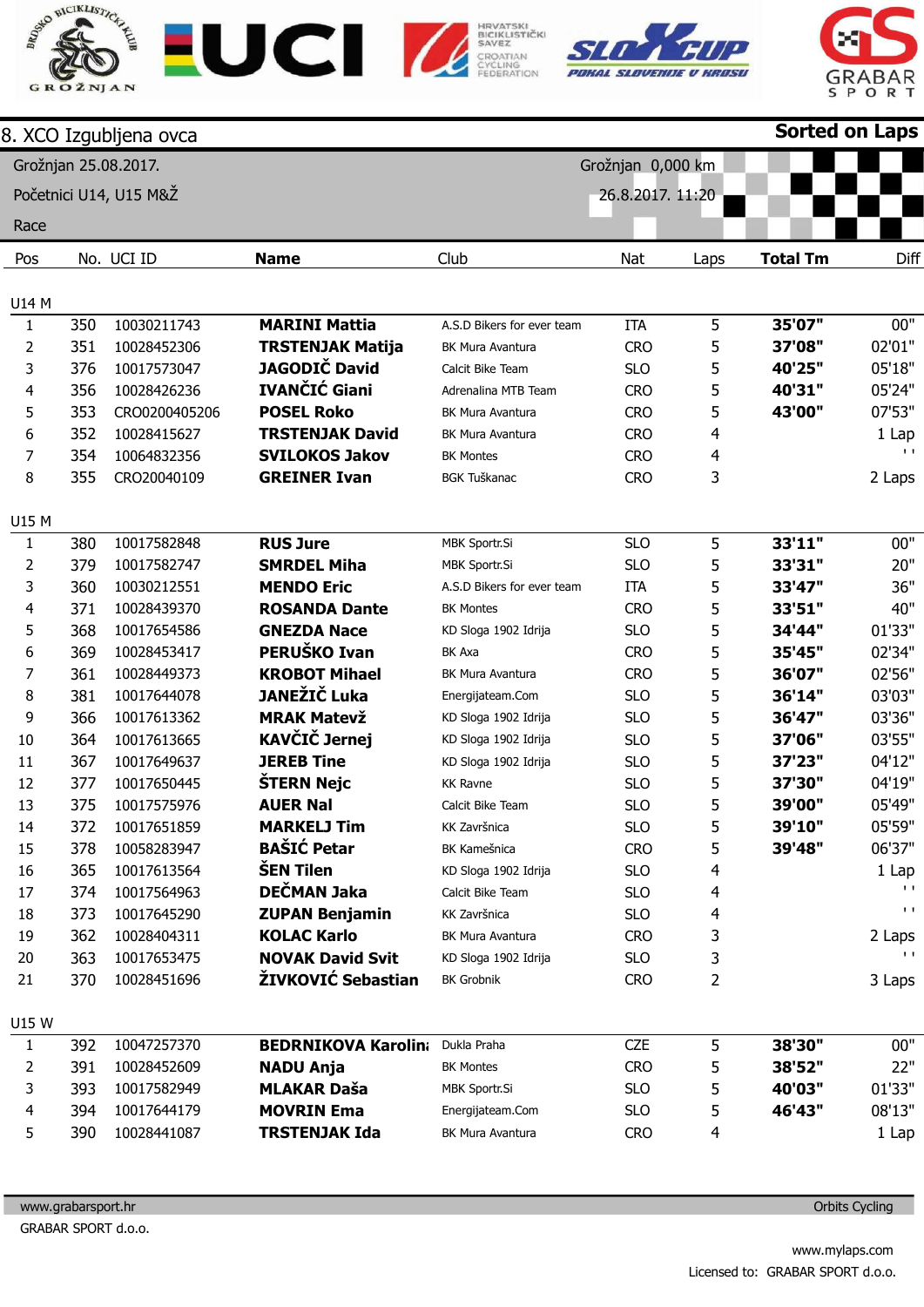









|                   |     | 8. XCO Izgubljena ovca |                             |                        |                   |      | <b>Sorted on Laps</b> |                             |
|-------------------|-----|------------------------|-----------------------------|------------------------|-------------------|------|-----------------------|-----------------------------|
|                   |     | Grožnjan 25.08.2017.   |                             |                        | Grožnjan 0,000 km |      |                       |                             |
| Početnici U13 M&Ž |     |                        |                             |                        | 26.8.2017. 10:45  |      |                       |                             |
|                   |     |                        |                             |                        |                   |      |                       |                             |
| Race              |     |                        |                             |                        |                   |      |                       |                             |
| Pos               |     | No. UCI ID             | <b>Name</b>                 | Club                   | Nat               | Laps | <b>Total Tm</b>       | Diff                        |
|                   |     |                        |                             |                        |                   |      |                       |                             |
| U13 M             |     |                        |                             |                        |                   |      |                       |                             |
| $\mathbf{1}$      | 322 | 10017649233            | <b>PAHOR Žan</b>            | Energijateam.Com       | <b>SLO</b>        | 4    | 27'55"                | 00"                         |
| 2                 | 314 | 10017575673            | <b>VOVK Ambrož</b>          | Calcit Bike Team       | <b>SLO</b>        | 4    | 29'08"                | 01'13"                      |
| 3                 | 317 | 10017583252            | <b>TERPIN Tine</b>          | MBK Sportr.Si          | <b>SLO</b>        | 4    | 29'19"                | 01'24"                      |
| 4                 | 312 | 10017651556            | <b>MAROLT Jaka</b>          | KK Završnica           | <b>SLO</b>        | 4    | 29'29"                | 01'34"                      |
| 5                 | 319 | 1003516117             | <b>LECHNER Florian</b>      | Radunion St. Johann    | <b>GER</b>        | 4    | 30'07"                | 02'12"                      |
| 6                 | 318 | 10017588811            | <b>GLADEK Marcel</b>        | MBK Sportr.Si          | <b>SLO</b>        | 4    | 30'46"                | 02'51"                      |
| 7                 | 315 | 10017604672            | <b>BOLTAR Jan</b>           | Calcit Bike Team       | <b>SLO</b>        | 4    | 32'09"                | 04'14"                      |
| 8                 | 303 | 10028421081            | <b>ANTOLOVIĆ Noa</b>        | <b>BK Montes</b>       | <b>CRO</b>        | 4    | 32'36"                | 04'41"                      |
| 9                 | 320 | jednodnevna            | <b>KOŠELJNIK Nace</b>       | Individual             | <b>SLO</b>        | 4    | 33'12"                | 05'17"                      |
| 10                | 304 | 10017653576            | SVETLIČIČ Jošt              | KD Sloga 1902 Idrija   | <b>SLO</b>        | 4    | 33'39"                | 05'44"                      |
| 11                | 316 | 10064120822            | <b>POTOČNIK Vid</b>         | <b>KK Ravne</b>        | <b>SLO</b>        | 4    | 33'39"                | $\mathbf{I}$                |
| 12                | 323 | 10017644381            | <b>GOMBAČ Jure</b>          | Energijateam.Com       | <b>SLO</b>        | 4    | 34'42"                | 06'47"                      |
| 13                | 311 | 10028421283            | ŽUFIĆ Vid                   | Adrenalina MTB Team    | <b>CRO</b>        | 4    | 36'20"                | 08'25"                      |
| 14                | 313 | 10056528550            | <b>KAVČIČ Blaž</b>          | KK Završnica           | <b>SLO</b>        | 4    | 36'39"                | 08'44"                      |
| 15                | 310 | 10028403196            | <b>PRIVRAT Leon</b>         | Adrenalina MTB Team    | <b>CRO</b>        | 3    |                       | 1 Lap                       |
| 16                | 302 | CRO20061029            | <b>MAVROVIĆ Mirko</b>       | <b>BK Montes</b>       | <b>CRO</b>        | 3    |                       | $\mathbf{I}$                |
| 17                | 306 | 10044106284            | <b>PEČNJAK Filip</b>        | <b>BGK Tuškanac</b>    | <b>CRO</b>        | 3    |                       | $\mathbf{I}$                |
| 18                | 307 | 10044105072            | <b>VORKAPIĆ Erik</b>        | <b>BK Grobnik</b>      | <b>CRO</b>        | 3    |                       | $\mathbf{I}$                |
| 19                | 308 | 10044105880            | <b>MEDIĆ Frane</b>          | <b>BK Crikvenica</b>   | <b>CRO</b>        | 3    |                       | $\mathbf{I}$                |
| 20                | 301 | 10028411785            | <b>ARALICA Marin</b>        | <b>BK Montes</b>       | <b>CRO</b>        | 3    |                       | $\mathbf{I}$ . $\mathbf{I}$ |
| 21                | 309 | 10058276873            | <b>MARČELJA Lovro</b>       | <b>BK Crikvenica</b>   | <b>CRO</b>        | 3    |                       | $\mathbf{L}$                |
| 22                | 321 | 10017448425            | <b>KERŽAN Žan</b>           | Energijateam.Com       | <b>SLO</b>        | 3    |                       | $\mathbf{I}$ . $\mathbf{I}$ |
| 23                | 300 | 10058280715            | <b>SEVER Gabrijel</b>       | BK Mura Avantura       | <b>CRO</b>        | 2    |                       | 2 Laps                      |
| 24                | 305 | 10017641957            | <b>UTRANKER Filip</b>       | ŠD 2SIMPL              | <b>SLO</b>        | 1    |                       | 3 Laps                      |
| U13 W             |     |                        |                             |                        |                   |      |                       |                             |
| $\mathbf{1}$      | 342 | 10017554455            | <b>KRANJEC ŽAGAR Hana</b>   | Calcit Bike Team       | <b>SLO</b>        | 4    | 30'25"                | 00"                         |
| 2                 | 346 | 10059855246            | <b>POLICK Tamara Kae</b>    | MTB Club Gaerne        | <b>ITA</b>        | 4    | 34'40"                | 04'15"                      |
| 3                 | 348 | 10017582646            | <b>SMRDEL Tina</b>          | MBK Sportr.Si          | <b>SLO</b>        | 4    | 34'45"                | 04'20"                      |
| 4                 | 347 | 10059855246            | <b>POLICK Zina Kasandra</b> | <b>MTB Club Gaerne</b> | <b>ITA</b>        | 4    | 35'54"                | 05'29"                      |
| 5                 | 341 | 10028408149            | <b>LIPOVAC Amelie</b>       | <b>BK Montes</b>       | <b>CRO</b>        | 4    | 38'02"                | 07'37"                      |
| 6                 | 340 | CRO20051202            | ČOGA SPASOVSKI Dol          | <b>BK Montes</b>       | <b>CRO</b>        | 4    | 38'29"                | 08'04"                      |
| 7                 | 345 | 10017649940            | <b>EPŠEK Lana</b>           | <b>KK Ravne</b>        | <b>SLO</b>        | 4    | 39'08"                | 08'43"                      |
| 8                 | 343 | 10017564862            | <b>KRANJEC Zoja</b>         | Calcit Bike Team       | <b>SLO</b>        | 4    | 39'55"                | 09'30"                      |
| 9                 | 344 | 10055771849            | <b>MLINAR Lucija</b>        | <b>KK Ravne</b>        | <b>SLO</b>        | 4    | 40'53"                | 10'28"                      |
|                   |     |                        |                             |                        |                   |      |                       |                             |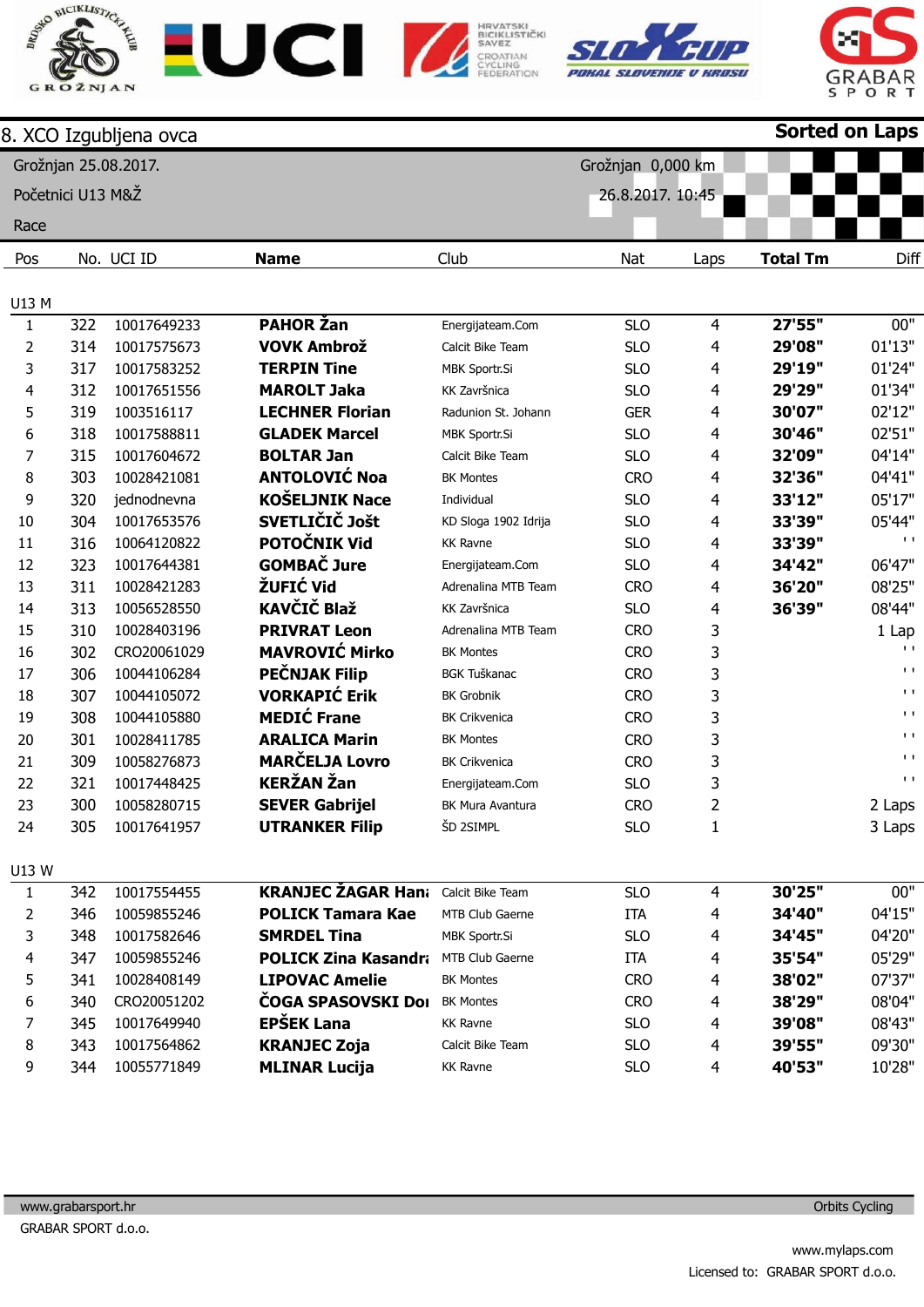









|                |               | 8. XCO Izgubljena ovca |                           |                       |                   |      | <b>Sorted on Laps</b> |              |
|----------------|---------------|------------------------|---------------------------|-----------------------|-------------------|------|-----------------------|--------------|
|                |               | Grožnjan 25.08.2017.   |                           |                       | Grožnjan 0,000 km |      |                       |              |
|                | Početnici U11 |                        |                           |                       | 26.8.2017. 16:45  |      |                       |              |
| Race           |               |                        |                           |                       |                   |      |                       |              |
| Pos            |               | No. UCI ID             | <b>Name</b>               | Club                  | Nat               | Laps | <b>Total Tm</b>       | Diff         |
|                |               |                        |                           |                       |                   |      |                       |              |
| U11 M          |               |                        |                           |                       |                   |      |                       |              |
| $\mathbf{1}$   | 263           | 10017614069            | <b>ZUPANIČ Jurij</b>      | Energijateam.Com      | <b>SLO</b>        | 5    | 11'51"                | 00"          |
| $\overline{2}$ | 262           | 10017578202            | <b>RUDOLF Jernej</b>      | MBK Sportr.Si         | <b>SLO</b>        | 5    | 11'54"                | 03"          |
| 3              | 256           | 10017652768            | AŽMAN Juš                 | KK Završnica          | <b>SLO</b>        | 5    | 11'54"                | $\mathbf{L}$ |
| 4              | 252           | 10017650950            | <b>BOŠKIN Filip</b>       | KD Sloga 1902 Idrija  | <b>SLO</b>        | 5    | 12'30"                | 39"          |
| 5              | 261           | 10017650647            | <b>PEČNIK Tian</b>        | <b>KK Ravne</b>       | <b>SLO</b>        | 5    | 12'33"                | 42"          |
| 6              | 260           | 10017577390            | <b>TOMINŠEK Jaka</b>      | Calcit Bike Team      | <b>SLO</b>        | 5    | 12'34"                | 43"          |
| $\overline{7}$ | 253           | 10017641856            | <b>UTRANKER Jaka</b>      | ŠD 2SIMPL             | <b>SLO</b>        | 5    | 13'17"                | 01'26"       |
| 8              | 255           | 10028419768            | <b>PRIVRAT Luka</b>       | Adrenalina MTB Team   | <b>CRO</b>        | 5    | 13'21"                | 01'30"       |
| 9              | 250           | 10028409563            | <b>ANTOLOVIĆ Erik</b>     | <b>BK Montes</b>      | <b>CRO</b>        | 5    | 13'25"                | 01'34"       |
| 10             | 251           | 10028439067            | <b>TURČIĆ Marko</b>       | <b>BBK Grožnjan</b>   | <b>CRO</b>        | 5    | 13'28"                | 01'37"       |
| 11             | 254           | 10028430074            | PEČNJAK Fran              | <b>BGK Tuškanac</b>   | <b>CRO</b>        | 5    | 13'39"                | 01'48"       |
| 12             | 257           | 10017617204            | <b>KOROŠEC Aljaž</b>      | KK Završnica          | <b>SLO</b>        | 5    | 13'59"                | 02'08"       |
| 13             | 265           | 10028422596            | <b>MAJCAN Nino</b>        | MTB Istra Pazin       | <b>CRO</b>        | 4    |                       | 1 Lap        |
| 14             | 259           | 10017576986            | <b>AUER Nik</b>           | Calcit Bike Team      | <b>SLO</b>        | 4    |                       | $\mathbf{L}$ |
| 15             | 264           | CRO20071024            | <b>RADULOVIĆ Jurica</b>   | <b>BBK Orlov Krug</b> | <b>CRO</b>        | 4    |                       | $\mathbf{L}$ |
| U11W           |               |                        |                           |                       |                   |      |                       |              |
| $\mathbf{1}$   | 274           | 10017578505            | <b>TERPIN Eva</b>         | MBK Sportr.Si         | <b>SLO</b>        | 5    | 12'05"                | 00"          |
| $\overline{2}$ | 276           | 10017646102            | <b>TANCIK Meta</b>        | Energijateam.Com      | <b>SLO</b>        | 5    | 12'42"                | 37"          |
| 3              | 275           | 10017578303            | <b>MIKUŽ Nika</b>         | MBK Sportr.Si         | <b>SLO</b>        | 5    | 13'14"                | 01'09"       |
| 4              | 272           | 10017610534            | <b>GNEZDA Hana</b>        | KD Sloga 1902 Idrija  | <b>SLO</b>        | 5    | 13'43"                | 01'38"       |
| 5              | 277           | 10017643876            | JANEŽIČ Meta              | Energijateam.Com      | <b>SLO</b>        | 5    | 13'44"                | 01'39"       |
| 6              | 270           | 10028426337            | <b>NADU Lena</b>          | <b>BK Montes</b>      | <b>CRO</b>        | 5    | 14'00"                | 01'55"       |
| $\overline{7}$ | 273           | 10017626500            | <b>BOLČINA RAVNIKAR 7</b> | Calcit Bike Team      | <b>SLO</b>        | 5    | 14'55"                | 02'50"       |
| 8              | 271           | 10017653374            | <b>NOVAK Ivana Rosa</b>   | KD Sloga 1902 Idrija  | <b>SLO</b>        | 4    |                       | 1 Lap        |
| 9              | 278           | 0203007505130          | ŠTRANCAR Tinkara          | MBK Sportr.Si         | <b>SLO</b>        | 4    |                       | $\mathbf{I}$ |